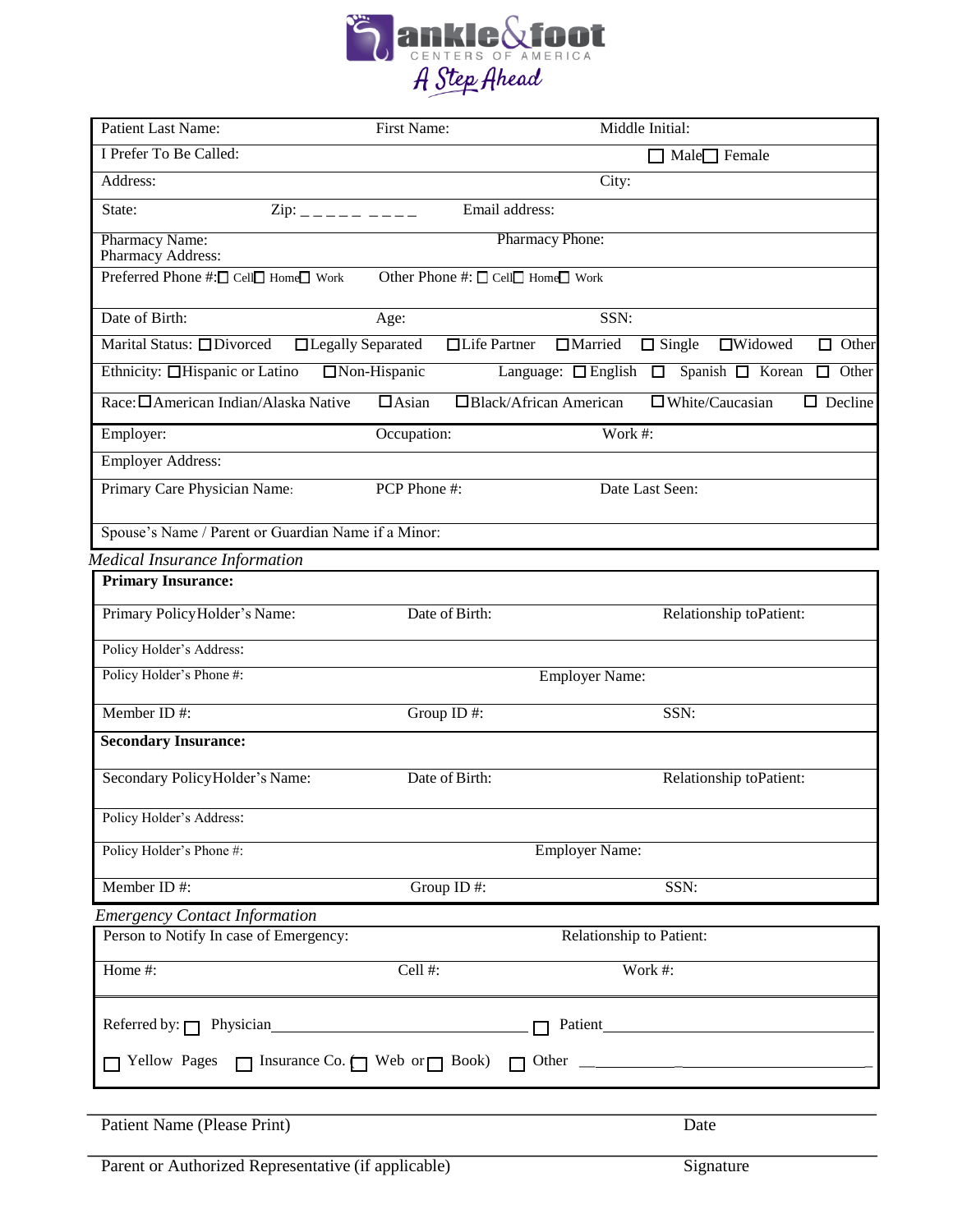

|                                                                                                                                                                                                                  | Patient's Name: Name: Name: Name: Name: Name: Name: Name: Name: Name: Name: Name: Name: Name: Name: Name: Name: Name: Name: Name: Name: Name: Name: Name: Name: Name: Name: Name: Name: Name: Name: Name: Name: Name: Name: Na<br>Date of Birth: |                                                                                                                                                                           |                                          |
|------------------------------------------------------------------------------------------------------------------------------------------------------------------------------------------------------------------|--------------------------------------------------------------------------------------------------------------------------------------------------------------------------------------------------------------------------------------------------|---------------------------------------------------------------------------------------------------------------------------------------------------------------------------|------------------------------------------|
|                                                                                                                                                                                                                  |                                                                                                                                                                                                                                                  |                                                                                                                                                                           |                                          |
|                                                                                                                                                                                                                  |                                                                                                                                                                                                                                                  |                                                                                                                                                                           | Weight:                                  |
|                                                                                                                                                                                                                  |                                                                                                                                                                                                                                                  |                                                                                                                                                                           |                                          |
| When did this start? _______ days ______ weeks ______ months ______ years? Is this problem getting better/worse/unchanged?                                                                                       |                                                                                                                                                                                                                                                  |                                                                                                                                                                           |                                          |
| Was this the result of trauma?<br>Does this affect your walking?<br>Was this a job related injury?                                                                                                               | $\Box$ YES $\Box$ NO<br>$\Box$ YES $\Box$ NO<br>$\Box$ YES $\Box$ NO                                                                                                                                                                             | Does this affect your ability to exercise? $\Box$ YES $\Box$ NO<br>Does this affect your daily activity? $\Box$ YES $\Box$ NO<br>If so, what exact date did injury occur? |                                          |
| How would you describe your pain? (check all that apply)<br>$\Box$ generalized $\Box$ localized $\Box$ throbbing $\Box$ radiating $\Box$ burning $\Box$ numbness $\Box$ dull ache $\Box$ sharp ache $\Box$ other |                                                                                                                                                                                                                                                  |                                                                                                                                                                           |                                          |
| Rank the severity of your pain: 1 2 3 4 5 6 7 8 9 10 (severe)                                                                                                                                                    |                                                                                                                                                                                                                                                  |                                                                                                                                                                           |                                          |
|                                                                                                                                                                                                                  |                                                                                                                                                                                                                                                  |                                                                                                                                                                           |                                          |
|                                                                                                                                                                                                                  |                                                                                                                                                                                                                                                  |                                                                                                                                                                           |                                          |
| Are you Diabetic? <u>NES NO</u> Do you use Insulin? NES NO Date you were diagnosed:                                                                                                                              |                                                                                                                                                                                                                                                  |                                                                                                                                                                           |                                          |
| What is your average blood sugar reading?______________ What was your last A1C reading? ______________________                                                                                                   |                                                                                                                                                                                                                                                  |                                                                                                                                                                           |                                          |
| Have you ever had any of the following? (check boxes that apply)                                                                                                                                                 |                                                                                                                                                                                                                                                  |                                                                                                                                                                           |                                          |
| $\Box$ Allergies<br>$\Box$ Anemia<br>$\Box$ Arthritis<br>$\Box$ Asthma<br>$\Box$ Bleeding Abnormality<br>$\Box$ Cancer/Tumor<br>Circulatory Problems<br>$\Box$ COPD/Emphysema                                    | $\Box$ Epilepsy/Seizure<br>$\Box$ Heart Disease<br>$\Box$ Hepatitis or Liver Disease<br>High Blood Pressure<br>$\Box$ HIV/AIDS<br>$\Box$ Kidney Disease/Imparied<br>$\Box$ MRSA<br>$\Box$ Sickle Cell                                            | Skin Ulcer<br>$\Box$ Stroke<br>$\Box$ Tuberculosis<br>$\Box$ Neuropathy<br>$\Box$ Bunion(s)<br>$\Box$ Callus(es)                                                          | $\Box$ Stomach Ulcers<br>Thyroid Disease |
| $\Box$ Diabetes                                                                                                                                                                                                  | Skin Rash/Hives                                                                                                                                                                                                                                  |                                                                                                                                                                           | $\Box$ Other                             |

| <b>CURRENT MEDICATIONS</b> |                                                                                                                         | IF YOU HAVE A LIST WE CAN MAKE A COPY    |
|----------------------------|-------------------------------------------------------------------------------------------------------------------------|------------------------------------------|
|                            | Please list any medications that you are now taking. Include non-prescription medications $\&$ vitamins or supplements. |                                          |
| <b>Name of Drug</b>        | Dose (strength $\&$ number of pills per day)                                                                            | How long have you been taking this Drug? |
| 1.                         |                                                                                                                         |                                          |
| 2.                         |                                                                                                                         |                                          |
| 3.                         |                                                                                                                         |                                          |
| 4.                         |                                                                                                                         |                                          |
| 5.                         |                                                                                                                         |                                          |
| 6.                         |                                                                                                                         |                                          |
| 7.                         |                                                                                                                         |                                          |
| 8.                         |                                                                                                                         |                                          |
| 9.                         |                                                                                                                         |                                          |
| 10.                        |                                                                                                                         |                                          |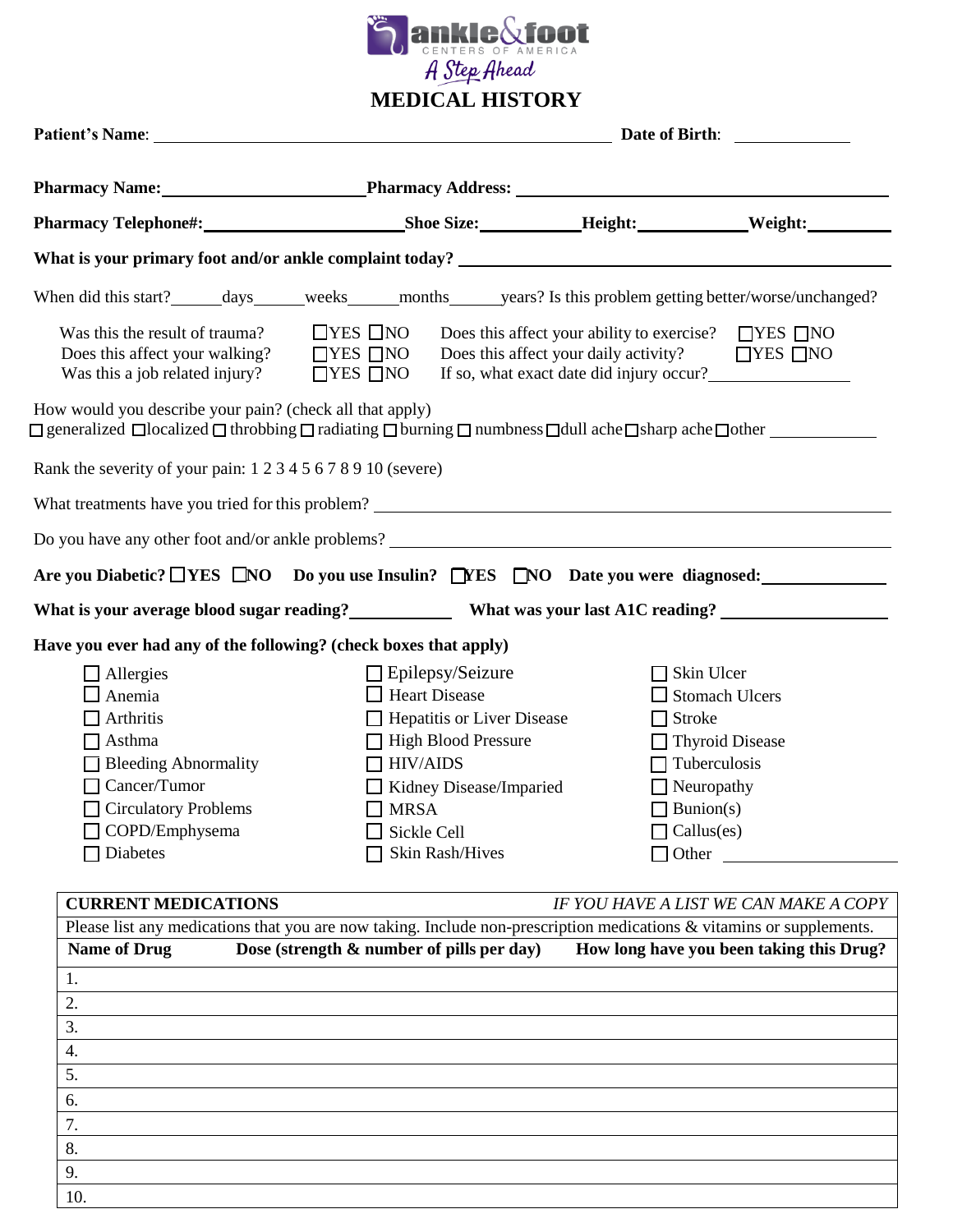

## **Have you been treated by a podiatrist before? YES NO**

**If yes, please list the name of the podiatrist: Date of last visit:** 

 $\Box$   $\Box$ 

| ALLERGIES (please check) If yes, list reaction |            |    |                 |
|------------------------------------------------|------------|----|-----------------|
|                                                | <b>YES</b> | NO | <b>Reaction</b> |
| Tape/Adhesives                                 |            |    |                 |
| Iodine                                         |            |    |                 |
| Latex                                          |            |    |                 |
| Nickel/Metal                                   |            |    |                 |
| NSAIDS/anti-inflammatories                     |            |    |                 |
| Penicillin                                     |            |    |                 |
| Sulfa drugs                                    |            |    |                 |
| Contrast dye                                   |            |    |                 |
| Other (specify)                                |            |    |                 |

Are you pregnant: YES NO<sup>\*</sup>NOTE: we may take x-rays during your visit, so please inform us if there is a

chance you may be pregnant. Also, medications we may prescribe (i.e. antibiotics) could change the effectiveness of birth control medications.

### **Please list all major surgeries you have had and the dates performed:**

### **FAMILY HISTORY**

Please note family history (parents, grandparents, siblings, children; living or deceased) for the following conditions:

| <b>DISEASE/CONDITION</b>        | <b>YES</b> | N <sub>O</sub> | <b>RELATIONSHIP TO YOU</b>                                                                                      |
|---------------------------------|------------|----------------|-----------------------------------------------------------------------------------------------------------------|
| Cancer                          |            |                |                                                                                                                 |
| COPD/Lung Disease               |            |                |                                                                                                                 |
| <b>Diabetes</b>                 |            |                |                                                                                                                 |
| <b>Heart Disease</b>            |            |                |                                                                                                                 |
| Hypertension                    |            |                |                                                                                                                 |
| Stroke                          |            |                |                                                                                                                 |
| Other (specify) $\qquad \qquad$ |            |                |                                                                                                                 |
|                                 |            |                |                                                                                                                 |
|                                 |            |                | <b>SOCIAL HISTORY</b>                                                                                           |
|                                 |            |                | <b>Do you smoke cigarettes?</b> $\Box$ YES $\Box$ Never Smoked $\Box$ Former Smoker, quit date?                 |
|                                 |            |                | <b>Do you use any of these tobacco products:</b> $\Box$ Cigars $\Box$ Pipes $\Box$ Chewing Tobacco $\Box$ Snuff |
|                                 |            |                | <b>Alcohol Use:</b> Never 2-3 times per month 2-3 times per week $\Box$ 2-3 times per day                       |
|                                 |            |                | <b>Do you use recreational drugs?</b> $\Box$ YES $\Box$ NO If yes, what type:                                   |
|                                 |            |                |                                                                                                                 |

I understand the completeness and accuracy of this information is critical to receiving safe and effective medical care and I have completed the form to the best of my ability. I understand that it is my responsibility to inform Ankle & Foot Centers of America of any changes to my medical status. I hereby consent and authorize Ankle & Foot Centers of America and staff to perform any service deemed appropriate by attending physician(s) to make a thorough diagnosis. I alsoauthorize Ankle & Foot Centers of America and staff to perform any procedures, forms of treatment, medication and therapy in connection with my diagnosis and treatment plan.

|  | Patient Name (Please Print) | Jate |
|--|-----------------------------|------|
|--|-----------------------------|------|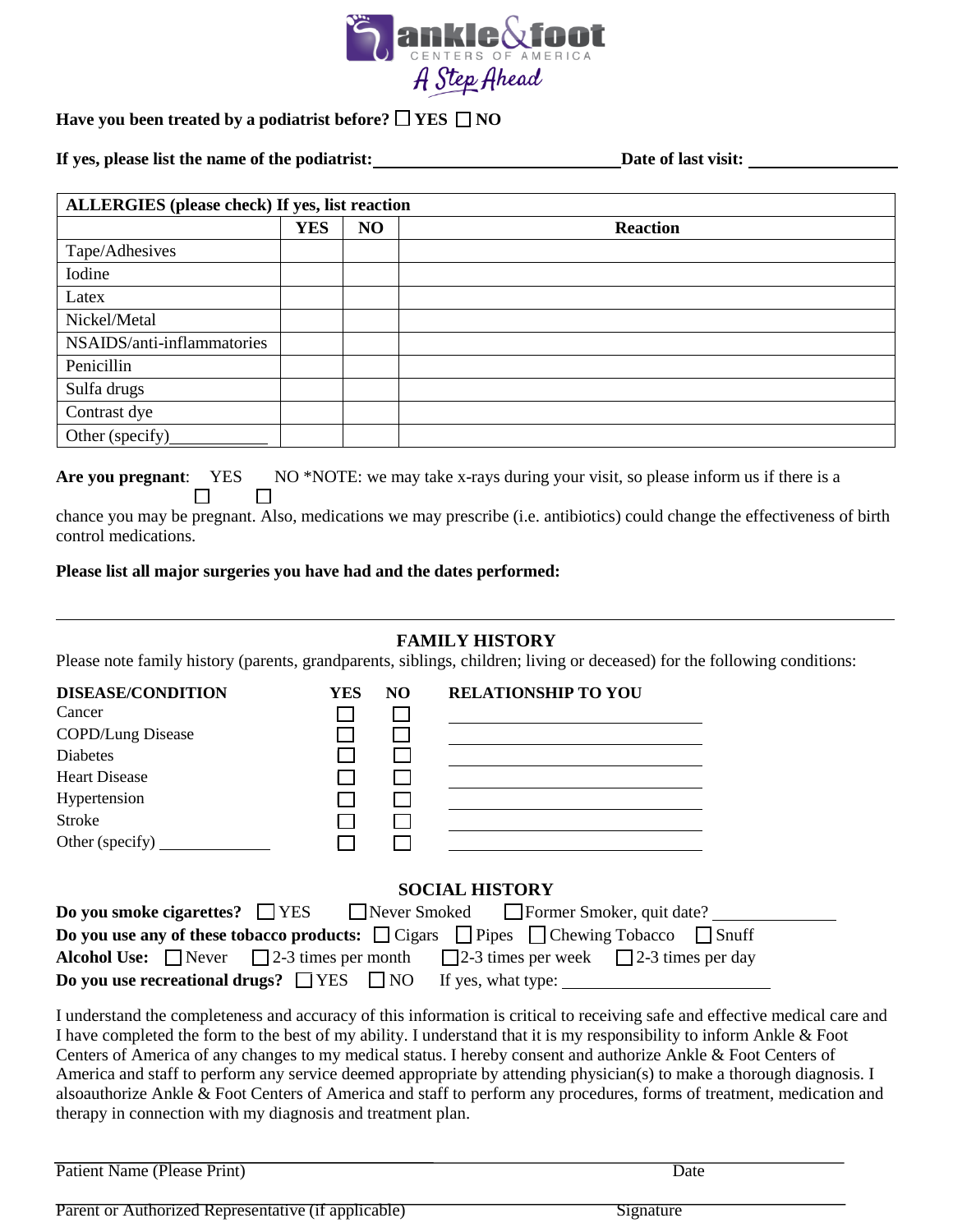

# **FINANCIAL POLICY**

Thank you for choosing **Ankle & Foot Centers of America** as your ankle and foot care provider. We are committed to building a successful physician-patient relationship with you and your family. Your clear understanding of our financial policy is important to our professional relationship. Please understand that payment for services is part of that relationship. Payment will be due at the time services are rendered. In order to serve you better, we accept Cash, Check, Money Order, Care Credit, and all major Credit Cards. In our ongoing effort to make sure that all your medical needs are met, our staff is available to discuss our fees, policies, and your responsibilities with you. We ask that all responsible parties read and sign our financial policy as well as complete the patient information forms prior to your scheduled visit**.**

- Insurance is a contract between you and your insurance company. In most cases, we are NOT a party of this contract. We will bill your primary insurance company as a courtesy to you. In order to properly bill your insurance company we require that you disclose all insurance information including primary and secondary insurance, as well as, any change of insurance information. Failure to provide complete insurance information may result in patient responsibility for the entire bill. Although we may estimate what your insurance company may pay, it is your insurance company that makes the final determination of your eligibility and benefits. If your insurance company is not contracted with us, you agree to pay any portion of the charges not covered by insurance, including but not limited to those charges above the usual and customary allowance. If we are out of network for your insurance company and your insurance pays you directly, you are responsible for payment and agree to forward the payment to us immediately.
- Certain health insurances (HMO, POS, etc.) require that you obtain a referral or prior authorization from you PrimaryCare Provider (PCP) before visiting a specialist. If your insurance company requires a referral and/or preauthorization, you are responsible for obtaining it. Failure to obtain the referral and/or preauthorization may result in a lower or no payment from the insurance company, and the balance will be your responsibility. Alternative payment arrangements or rescheduling of your appointment may be necessary if not obtained.
- Fees for services, which include, unpaid balances, deductibles, co-payments, co-insurances, and non-covered over thecounter products are due at the time of service unless previous arrangements have been made with a billing coordinator. Absolutely no post-dated checks will be accepted. You understand and agree that if you fail to make payments for which you are responsible in a timely manner; such default will result in referral to a collection agency. In the event your account is turned over to our collection agency, you agree to pay a fee of **\$35.00**.
- The charge for a returned check is **\$35.00** payable by cash or money order. This will be applied to your account in addition to the insufficient funds amount. You may be placed on a cash only basis following any returned check. Unpaid returned check fees and balances will be subject to collection placement.
- Our practice offers Magnetic Resonance Imaging (MRI), Physical Therapy, Pathology, and Ambulatory Surgical Centers medical services. As with other professional services, we will bill your insurance for these services; however, should your insurance not cover the charges, you may ultimately be held financially responsible.
- Completion of Forms (e.g. Disability or Family Medical Leave) and Copies of Medical Records are not a billable reimbursement by insurance carriers. Therefore, you are responsible for the **\$35.00 fee** related to the completion ofthese documents. Payment is due when forms are presented for completion.
- When you schedule an appointment, we set aside enough time to provide you with the highest quality care. If you should need to cancel or reschedule an appointment, please contact our office as soon as possible, and no later than 24 hours prior to your scheduled appointment. Any established patient, who fails to show for an appointment and has not contacted our office with at least 24 hours' notice is considered a No Show and may **potentially** be charged a \$50.00 fee.

*This financial policy helps Ankle & Foot Centers of America provide quality care to our valued patients. If you have any questions or need clarification regarding any of the above policies, please feel free to contact our billing department at 770-716-8732.*

#### **I UNDERSTAND THE ABOVE INFORMATION AND WILL BE RESPONSIBLE FOR THE PATIENT LISTED BELOW**

Print Name of Patient **Date** 

Signature of Patient or Responsible Party

Name and Relationship if other than patient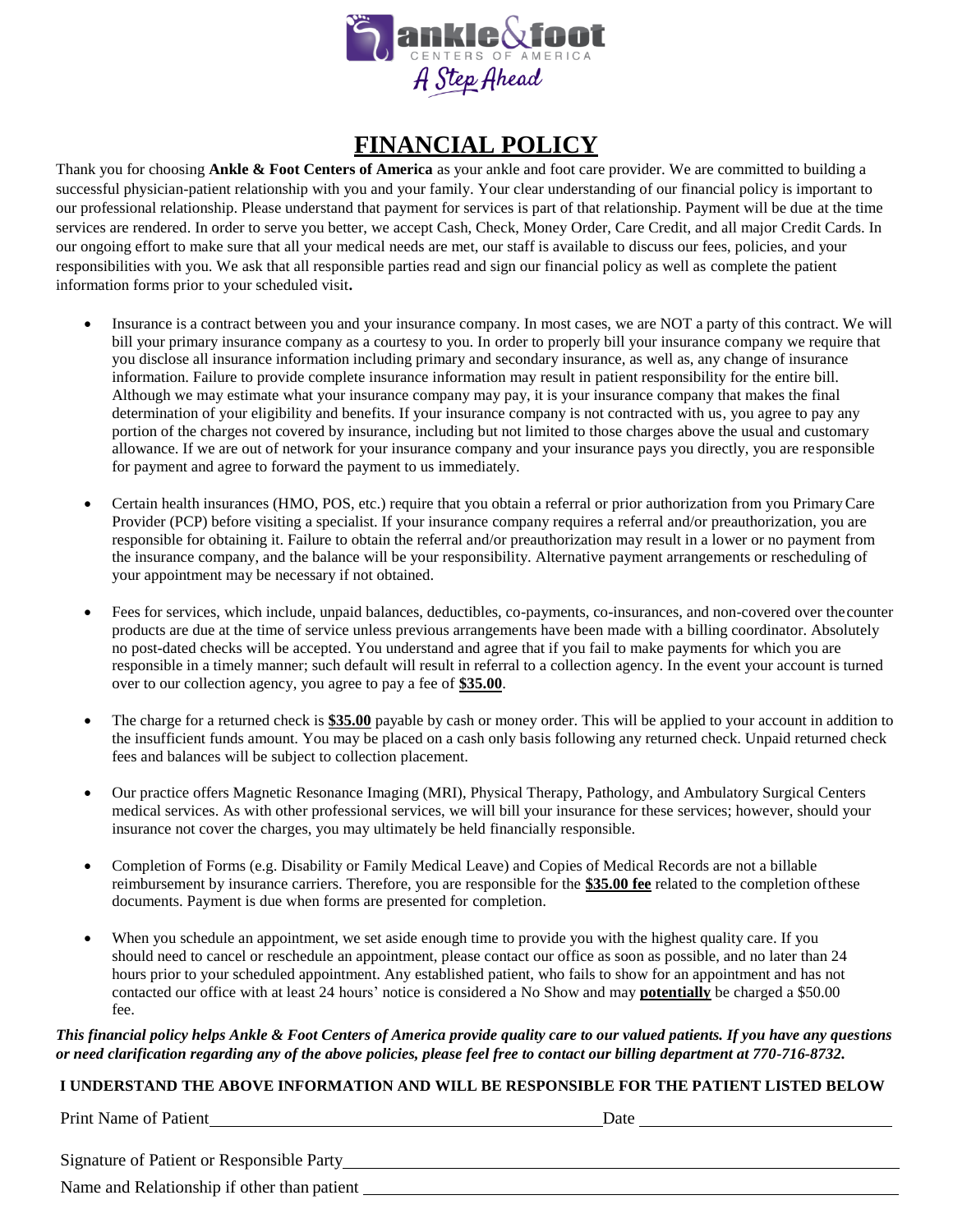

# **Payment Processing Authorization Form**

We are committed to meeting your healthcare needs and keeping your insurance and other financial arrangements as simple as possible. In order to accomplish this in a cost-effective manner for all patients, we ask that you adhere to our practice's financial policy. By signing below, you are agreeing to its terms.

- I am ultimately responsible for payment of charges for services I receive from this practice including those covered by my insurance. As a convenience, this practice will submit claims for reimbursement with my insurance provider; however, all payment responsibility is ultimately mine.
- Some immediate payment may be expected at the time of service. This may include a co-pay and additional payment if this practice determines that the cost of my visit today will not be reimbursed by my insurance provider. This often happens if my deductible is not yet satisfied.
- This practice may deny service or charge a service fee for failure to pay a co-pay at the time ofservice.
- It is my responsibility to provide my current address, telephone number, email address, and insurance information at each visit.
- I agree to provide the above practice and/or its designated payment agent with my debit/credit card or ACH information.
- I understand that my signature and payment information will be maintained on file digitally for future use by the practice. The applicable payment card or ACH information will be truncated and "tokenized" by the payment agent in order to help maintain the security of my payment information. Card or ACH Information will be obtained through a card swipe, manual entry from card, void check, or orally in person or over the phone.
- If warranted, this practice may offer the option of paying my share of costs via an automated payment plan. I understand that I may incur some interest expense beyond my balance in exchange for this convenience. I can avoid interest charges by paying my bill immediately if required or by its due date.
- I authorize the above practice and/or its designated payment agent to apply charges to my payment card and/or ACH account for all amounts owed to the practice for medical visits, procedures or supplies, including (I) amounts agreed as part of a payment plan, (II) copayments, (III) coinsurance (after application of insurance proceeds), (IV) amounts not covered by insurance and/or (V) fees (if applicable) charged by the practice for failure to keep a scheduled appointment or provide timely notice of appointment cancellation.
- In the case of a patient balance that is not satisfied by a charge to my payment method or a payment plan, I may receive a monthly statement for any outstanding balance. I am responsible for paying this balance by its due date in order to avoid paying possible interest on the balance.
- Transaction receipts will be maintained in the patient file or will be emailed to me if I provide and maintain a valid email address.
- I authorize the above practice and/or its designated payment agent to send electronic account statements and invoices to my email address on file and to contact me by phone concerning any account balance. I understand that it is my responsibility to maintain a current email address on file and that I will not receive a mailed copy of any electronic statement.

This authorization will remain in effect until I provide written notice of cancellation to the practice. Authorization for services already rendered cannot be cancelled or refunded. I agree to notify the practice in writing of any changes in my payment or other information.

**Name as it Appears on Card/Check Email Address** 

**Billing Address City State**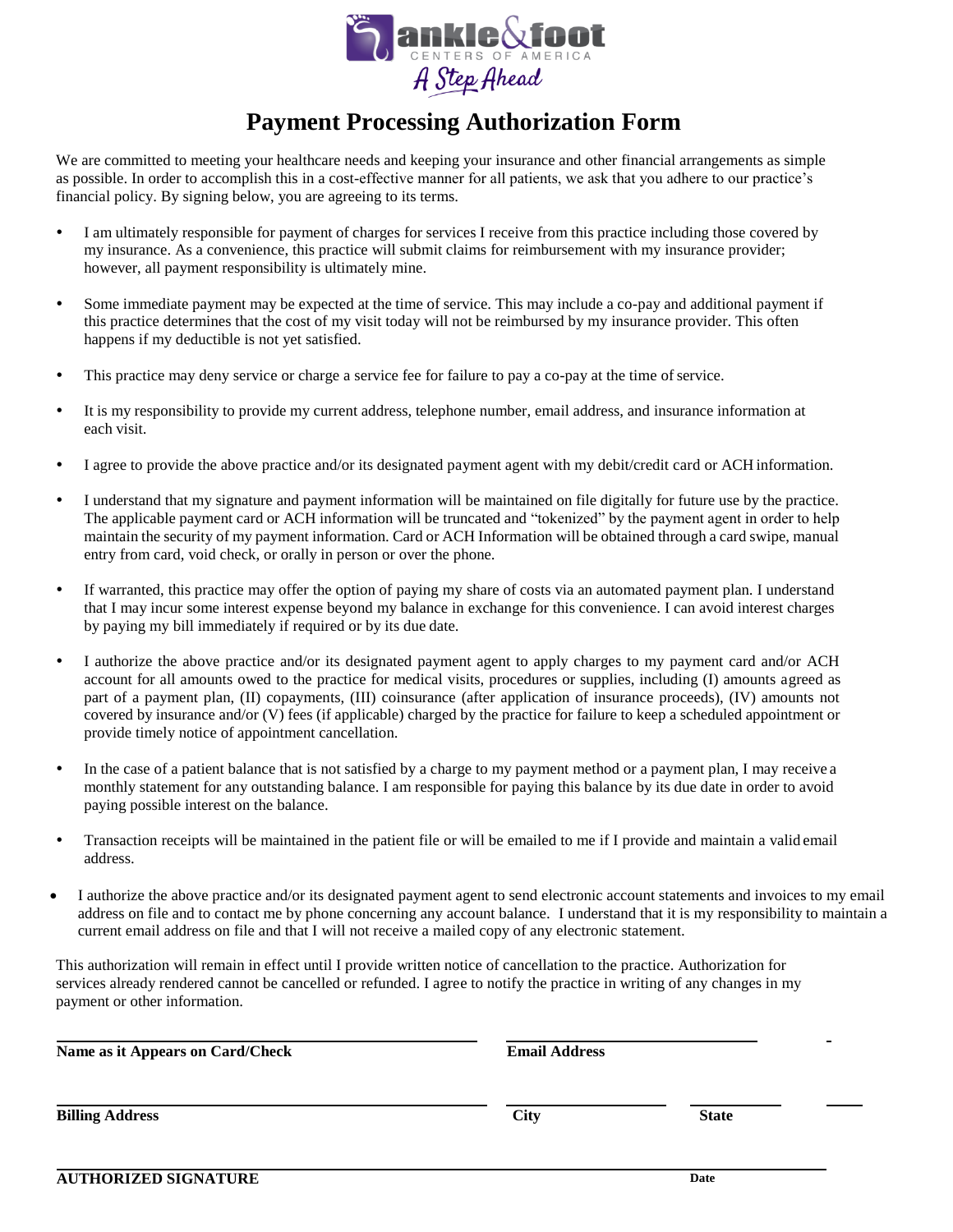

# **HIPAA Privacy Authorization Form**

*Authorization for Use or Disclosure of Protected Health Information*

Patients:

To ensure your privacy, please answer the following questions and notify the Front Office Staff whenever this information change.

**1.** Do we have permission to leave a message on the phone number(s) you have provided to us?

|  | ωr | \∣( |  |
|--|----|-----|--|
|--|----|-----|--|

**2.** May we discuss your Medical Information with family andfriends?

| and a fact of the second | Ωr | Ⅵ€ |  |
|--------------------------|----|----|--|
|                          |    |    |  |

OR:

| Phone #: $\frac{1}{2}$ $\frac{1}{2}$ $\frac{1}{2}$ $\frac{1}{2}$ $\frac{1}{2}$ $\frac{1}{2}$ $\frac{1}{2}$ $\frac{1}{2}$ $\frac{1}{2}$ $\frac{1}{2}$ $\frac{1}{2}$ $\frac{1}{2}$ $\frac{1}{2}$ $\frac{1}{2}$ $\frac{1}{2}$ $\frac{1}{2}$ $\frac{1}{2}$ $\frac{1}{2}$ $\frac{1}{2}$ $\frac{1}{2}$ $\frac{1}{2}$ $\$ |       |                                                                                                                                                                                                                                                                                                                                                                                                        |
|--------------------------------------------------------------------------------------------------------------------------------------------------------------------------------------------------------------------------------------------------------------------------------------------------------------------|-------|--------------------------------------------------------------------------------------------------------------------------------------------------------------------------------------------------------------------------------------------------------------------------------------------------------------------------------------------------------------------------------------------------------|
|                                                                                                                                                                                                                                                                                                                    | Child | Friend                                                                                                                                                                                                                                                                                                                                                                                                 |
| Name: $\frac{1}{\sqrt{1-\frac{1}{2}} \cdot \frac{1}{2}}$                                                                                                                                                                                                                                                           |       |                                                                                                                                                                                                                                                                                                                                                                                                        |
| Name:                                                                                                                                                                                                                                                                                                              |       | Friend                                                                                                                                                                                                                                                                                                                                                                                                 |
| <b>Parent</b>                                                                                                                                                                                                                                                                                                      |       | Friend                                                                                                                                                                                                                                                                                                                                                                                                 |
|                                                                                                                                                                                                                                                                                                                    |       | Parent<br>Phone #: $\qquad \qquad$<br>$\Box$ Parent $\Box$ Child<br>Phone #: $\frac{1}{2}$ $\frac{1}{2}$ $\frac{1}{2}$ $\frac{1}{2}$ $\frac{1}{2}$ $\frac{1}{2}$ $\frac{1}{2}$ $\frac{1}{2}$ $\frac{1}{2}$ $\frac{1}{2}$ $\frac{1}{2}$ $\frac{1}{2}$ $\frac{1}{2}$ $\frac{1}{2}$ $\frac{1}{2}$ $\frac{1}{2}$ $\frac{1}{2}$ $\frac{1}{2}$ $\frac{1}{2}$ $\frac{1}{2}$ $\frac{1}{2}$ $\$<br>$\Box$ Child |

**3.** If someone calls for you or asks for you while you are in our office, do we have permission to tell the individual you are here? YES  $\Box$  or NO  $\Box$ 

Patient Signature **Original Date** 

Patient Name (Printed)